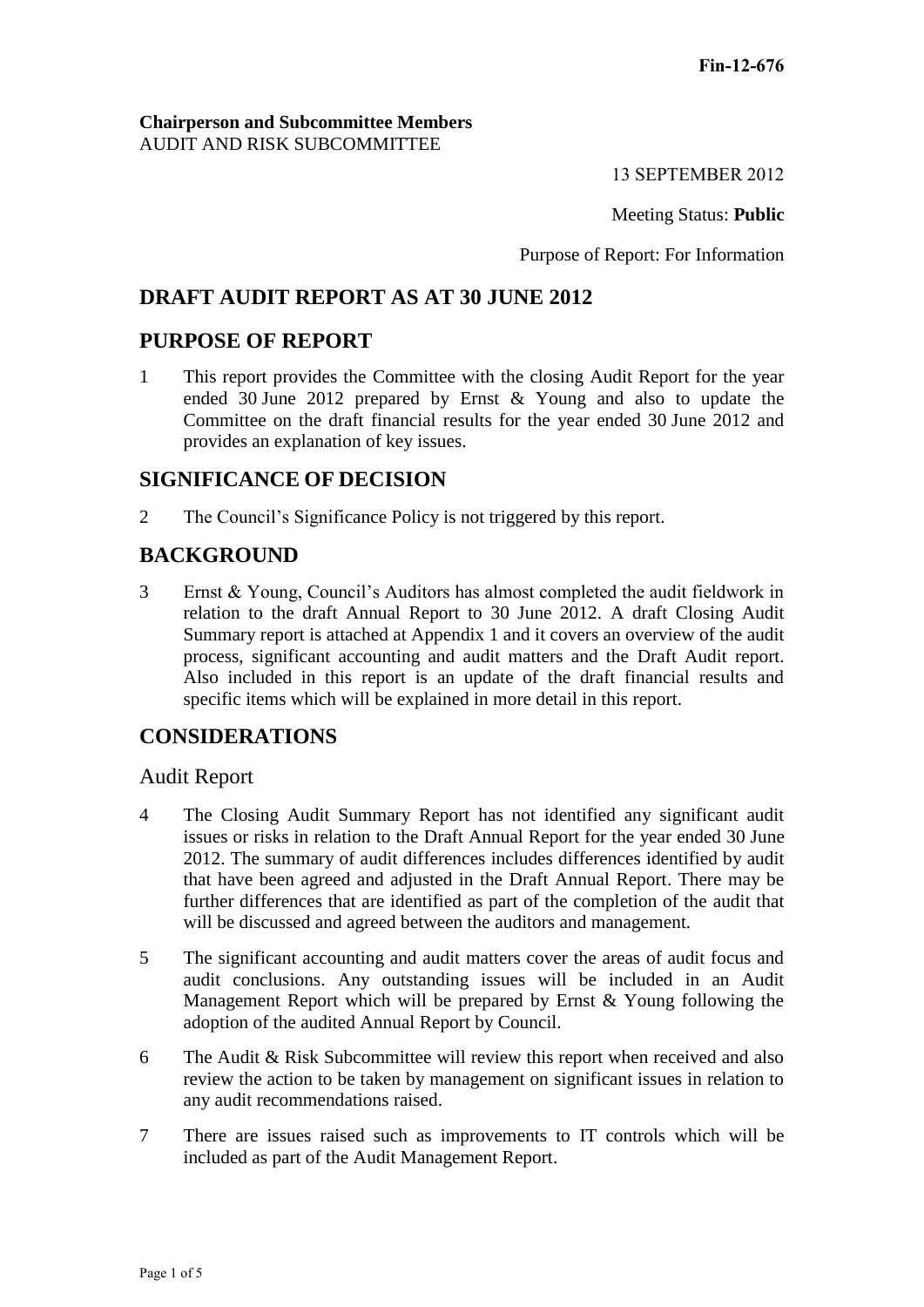#### Financial Results

- 8 The organisation's financial performance continued to be managed in line with the Council's overall objectives. Given the impacts of the economic recession on the levels of activity during the year the Council has ended the year in a satisfactory financial position mainly, due to savings in loan servicing costs.
- 9 A copy of the draft Statement of Comprehensive Income and the draft Statement of Financial Position for the year ended 30 June 2012 are attached as Appendix 2 and 3.
- 10 The operating surplus before one off items was \$3.632 million. These one off items included the following:

| Unrealised loss on valuation of interest | $$5.935$ million |
|------------------------------------------|------------------|
| rate swaps                               |                  |
| Loss on Asset Disposal                   | $$0.934$ million |

11 When these one off items are deducted from the operating surplus, it results in a net operating deficit of \$3.24 million as follows:

| Operating Surplus (before the following<br>items)           | <b>Actual to</b><br><b>30 June 2012</b><br>\$m<br>\$3.632 | <b>Budget</b><br>2011/12<br>$\mathbf{\$m}$<br>\$1.575 |
|-------------------------------------------------------------|-----------------------------------------------------------|-------------------------------------------------------|
| Less unrealised loss on valuation of<br>interest rate swaps | $-(\$5.935)$                                              |                                                       |
| Less Loss on Asset Disposal                                 | $-(\$0.934)$                                              |                                                       |
| <b>Net Operating Surplus (Deficit)</b>                      | \$3.24)                                                   | \$1.575                                               |

12 The operating surplus (before one off items) of \$3.632 million compares to a budgeted surplus of \$1.575 million. The additional surplus of over \$2 million related mainly to the following items:

|                                | \$m     |                                     |
|--------------------------------|---------|-------------------------------------|
| <b>Debt Servicing Savings</b>  | \$1.551 | Savings in operating<br>expenditure |
| <b>Additional NZTA Subsidy</b> | \$0.631 | <b>Additional Revenue</b>           |
|                                | \$2.182 |                                     |

13 The debt servicing savings resulted from savings through the management of Council's interest rate swaps and the timing of the Capital Works programme. The additional NZTA subsidy of \$0.631 million received relating to capital roading projects in the 2011/12 year.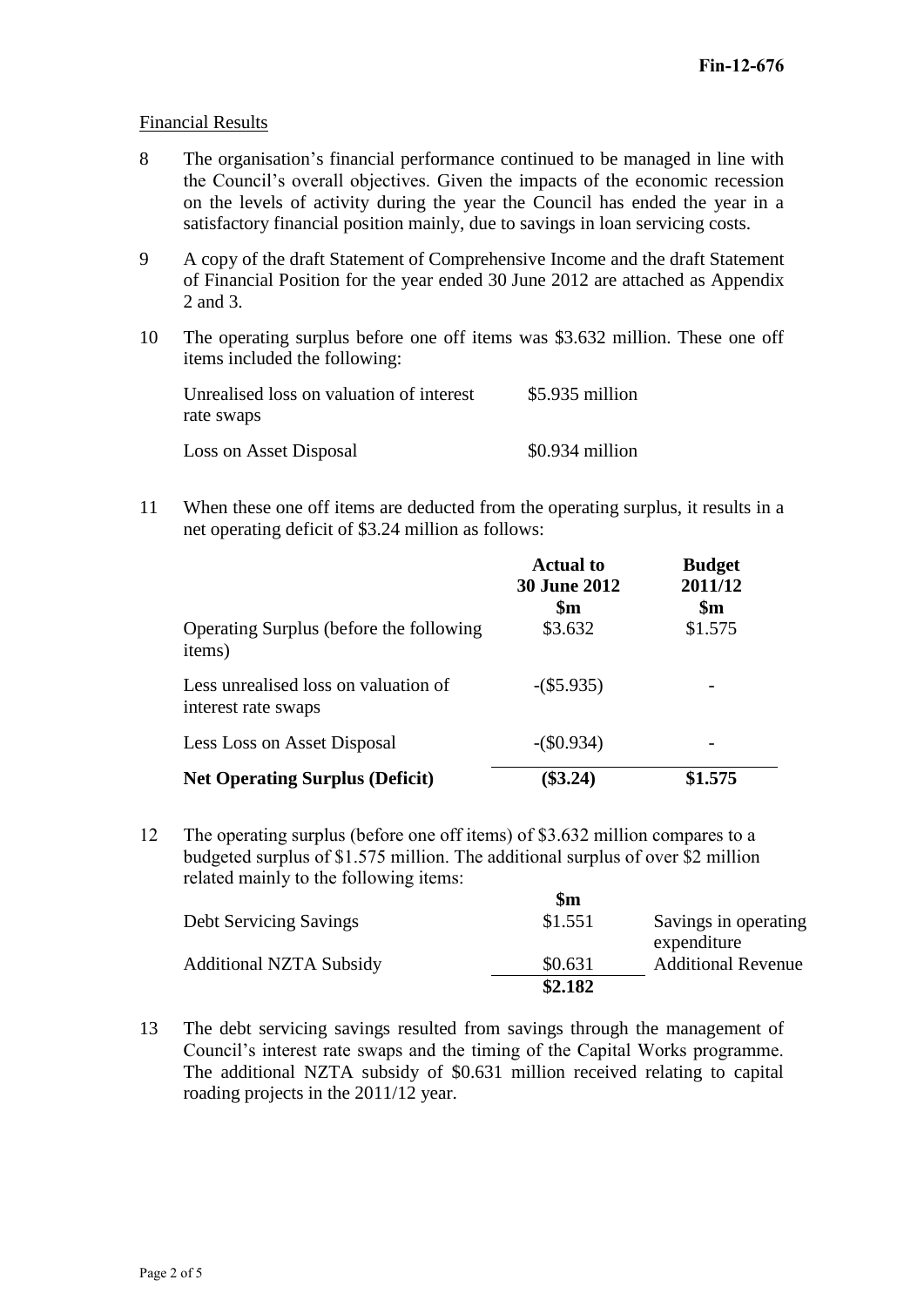- 14 The Statement of Comprehensive Income covers all revenue and expenditure funded from all sources not just rates. When the income and expenditure, funded from rates only, is taken into account the Council ended the year with a rates surplus.
- 15 There was a rates surplus of \$691,000 as at 30 June 2012 which was reported to the Corporate Business Committee on 16 August 2012. This rates surplus has been partly used to offset the 2012/13 rates increase and the balance was used to offset the additional costs for the District Plan and Expressway work. This additional costs for this work was required as a result of delays in the externally driven NZTA Expressway programme and impacts on staff time allocated to the District Plan review.

Unrealised Loss on the Value of Council's Interest Rate Swaps

- 16 The main reason for the operating deficit as 30 June 2012 is the unrealised loss on the revaluation of Council's interest rate swaps of \$5.936 million. This loss is unrealised as at 30 June 2012 and will never be realised and only reflects the change in the market valuation of Council's interest rate swaps between 30 June 2011 and 30 June 2012. In late March 2012, long term interest rates decreased significantly as a result of the European debt crisis. Interest rates are now at historical lows and will increase as the global financial crisis eases.
- 17 Council takes out interest rate swaps for the long term to protect Council's exposure to changes in interest rates on its debt levels out to 10 years. As the market interest rates increase, (as they are predicted to do as the economy moves out of recession) the market valuation of Council's interest rate swaps will increase in value and unrealised gains will be reported in the future financial statements. A 1% increase in market interest rates equates to a \$5.325 million gain in market value of Council's swaps. With market interest rates at historically low levels (3% to 4% below long term averages), there is plenty of potential for large gains in the future. Careful management of interest rate swaps has saved the Council up to \$700,000 over the past 12 months in loan servicing costs.
- 18 The interest rate swaps will continue to provide significant savings in debt servicing costs over the long term. Using interest rate swaps to secure our fixed debt interest costs is a far more flexible and pragmatic way of managing our interest rate costs compared to using fixed rate loans. If fixed rate loans were required to be valued at the end of each year the unrealised looses would be far greater than those for interest rate swaps and there would be less flexibility in terms of being able to lower the average interest cost of Council's debt.

#### Loss on Asset Disposal

- 19 Another contributor to the operating deficit is a loss on asset disposal amounting to \$934,000. The book value of the remaining building structure was \$1.394 million prior to the new work being undertaken on the Civic Building.
- 20 This loss in historic value needed to be recognised as an accounting transaction as part of the 30 June 2012 Annual Report. Following the upgrade the building will be revalued to reflect its increased value.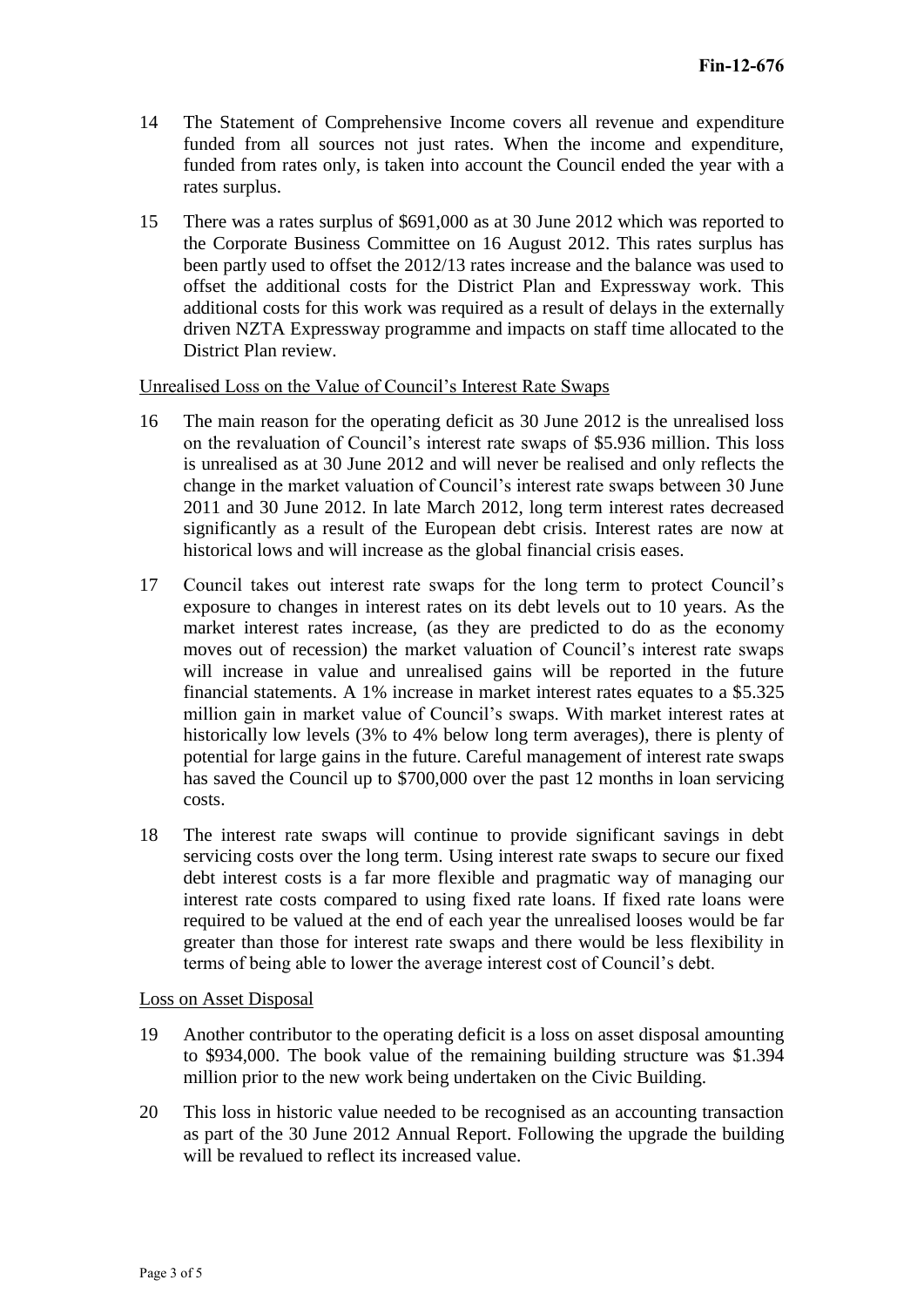## Financial Considerations

21 Financial issues have been covered as part of this report.

## Legal Considerations

22 There were no legal issues identified during the Audit process.

### Delegation

- 23 The Audit and Risk Subcommittee has delegated authority to consider this report under the following delegation in the Governance Structure, Section C.4.
	- 6. Without limiting the generality of this delegation the Subcommittee has the following functions, duties and powers:

#### *External Audit*

*6.11 receive the external audit report and review action to be taken by management on significant issues and audit recommendations raised within.*

#### Consultation

24 There are no consultation issues associated with this report.

#### Policy Implications

25 There are no policy implications arising from this report.

### Tāngata Whenua Considerations

26 Tāngata whenua are preparing their message for inclusion in the draft Annual Report and this will be included in the Annual Report to be adopted by Council on 4 October 2012.

### Publicity Considerations

27 A press release will be prepared to explain Councils' financial results and the unrealised loss on the valuation of interest rate swaps.

### Other Considerations

28 There are no other considerations.

## **RECOMMENDATIONS**

29 That the Audit and Risk Subcommittee receive the Closing Audit Report from Ernst & Young and notes that there are no significant accounting issues that have not been agreed and adjusted in the Draft Annual Report.